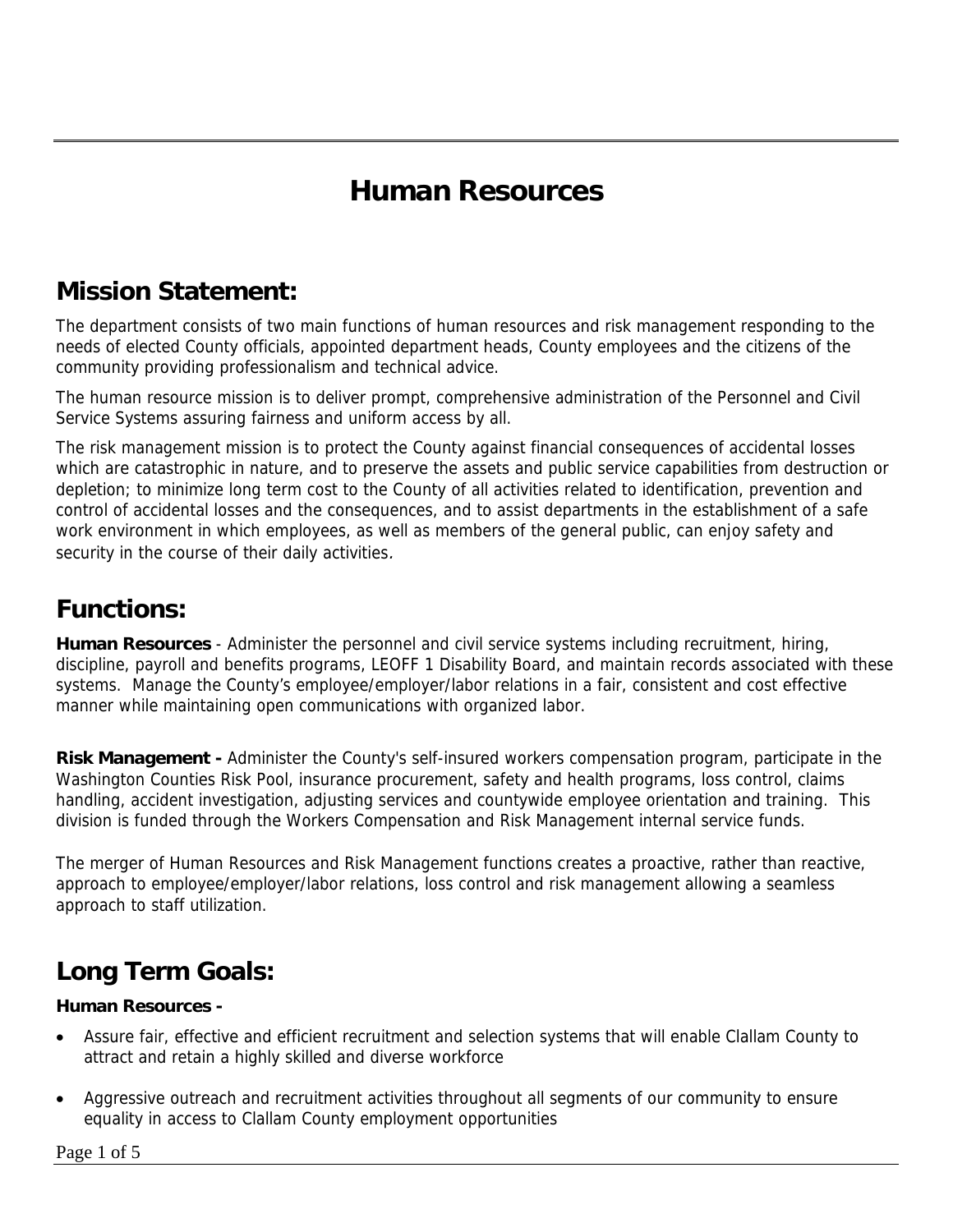- Administer the complex payroll function that serves Clallam County employees as well as to employees of 11 special taxing/purpose districts
- Administer security access system and employee ID
- Maintain competitive salary and benefit packages to attract and retain highly qualified professional, technical and skilled employees dedicated to accessible and responsive public service
- Maintain a high level of accessibility to elected officials, appointed department heads and employees in order to advise, guide, research and investigate employment related concerns and problems in accordance with county policies, collective bargaining agreements, state and federal laws and regulations
- Maintain employee awareness, facilitate training, provide guidance and ensure compliance with mandatory federal, state and county requirements relating to county government
- Recognize limited resources and promote use of practices, innovation, cooperation and collaboration to provide services in an efficient and cost-effective manner
- Develop, implement and coordinate legally mandated federal, state and local government programs and regulations

#### **Risk Management**

- Meet or exceed all statutory requirements for the self-insured workers compensation program
- Ensure that all injured workers are returned to work as soon as medically possible
- File required L&I reports in a timely manner
- Insure or transfer as much potential risk and loss by ensuring that policies of coverage are purchased and in place prior to expiration dates
- Continue tracking and enforcing insurance requirements and compliance of vendors and contractors
- Update Loss Control and Risk management guidelines
- Continue tracking accidents and incidents to identify trends and environments/procedures requiring change
- Continue countywide training for preventative, proactive approach to workforce management and to assure compliance with statutory regulations and rules
- Continue department ergonomics and safety evaluations; administer County compliance with new ergonomics regulations

#### **Short Term Objectives:**

• Administer consolidated payroll/human resource data system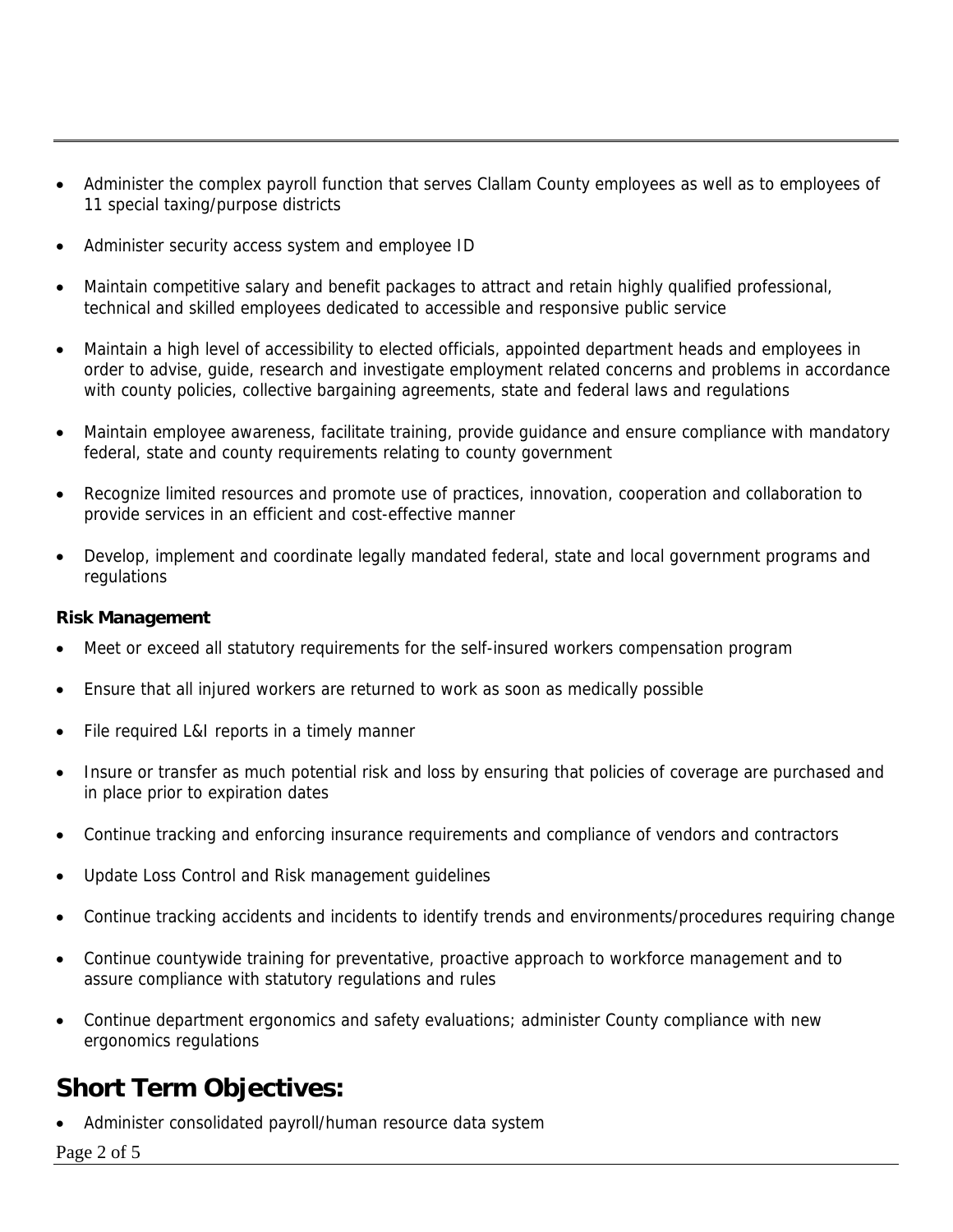- Provide detailed, accurate records and computerized methods for reporting and storing personnel and salary information
- Provide comprehensive benefits administration for county employees
- Provide comprehensive payroll services for Clallam County employees and employees of special taxing/purpose districts
- Provide timely, accurate, reliable information and support to the County elected officials and appointed department heads for their organizational and staffing decisions
- Provide ongoing administration of security access system and employee ID
- Continue development and maintenance of on-line access to County personnel policies, Civil Service rules, union labor contracts and universal forms
- Update policies and procedures to comply with changes in the law in an effort to help mitigate liability and establish fair, consistent practices
- Continue collaborative, proactive approach to employee/employer relations
- Negotiate multi-year labor agreements for the 1619 MP and 1619 CD
- Continue countywide eLearning training system for all employees
- Continue to provide topic specific targeted leadership and skills training
- Continue training partnership with other local employers
- Update the County Facilities Loss Control Valuation

## **Accomplishments in 2009:**

- Provided comprehensive New Employee Orientation assuring compliance with mandated and required training
- Maintained comprehensive data tracking system for employees and applicants
- Successfully recruited 48 position openings; processed 104 new hires in orientation
- Processed over 1854 employment applications
- Concluded successful negotiations of multi-year labor agreements for Teamsters Local 589 & Prosecutor's Association
- Completed market based salary review for all County jobs, including implementation
- Provided 232 hours of training for county employees on subjects of mandatory training (Orientation, BBP, TB, MFA/CPR, Defensive Driving & Evacuation Procedures)

Page 3 of 5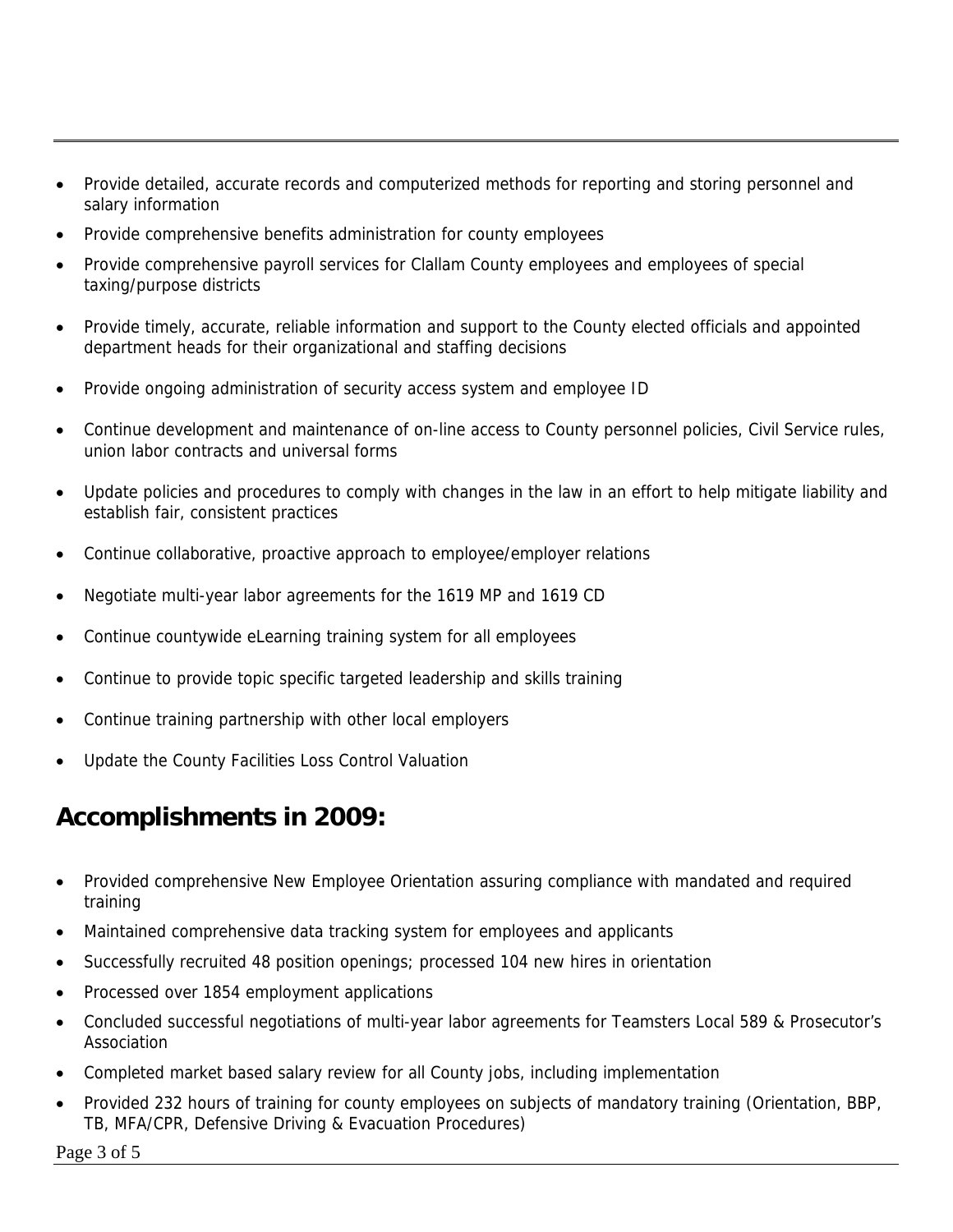- Provide and monitor excess of3360 hours of eLearning training
- Managed 33 workers compensation claims, including appeals
- Processed \$155,891 Disability Board claims
- Managed complex Family Medical Leave & Disability for 82 employees and ADA accommodations
- Revised entire access system; created all new door groups; reassigned and reprogrammed 704 active security SmartCards; programmed 114 new access cards; performed research for litigation and public records requests; continue to administer security system for employees, volunteers and outside agencies

### **Workload Indicators:**

|                                            | 2007 Actual | 2008 Actual | 6/30/09<br>Actual | 2010<br>Estimate |
|--------------------------------------------|-------------|-------------|-------------------|------------------|
| Job opening recruitment                    | 53          | 34          | 24                | 45               |
| Positions filled                           | 101         | 76          | 48                | 60               |
| Job applications received                  | 627         | 1,100       | 927               | 1,854            |
| Personnel Actions processed                | 2,578       | 3,420       | 1,701             | 3,400            |
| <b>FMLA Processed</b>                      | 45          | 80          | 41                | 82               |
| <b>Employee Payrolls Processed</b>         | 12,399      | 12,720      | 7,469             | 13,000           |
| Property/casualty claims open & managed    | 36          | 20          | 26                | 35               |
| Workers compensation claims open & managed | 36          | 34          | 33                | 36               |

#### **Staffing Level:**

|                              | 2007 Actual | 2008 Actual | 6/30/09<br>Actual | 2010 Budget |
|------------------------------|-------------|-------------|-------------------|-------------|
| <b>Full Time Equivalents</b> | 4.81        | 4.81        | 4.81              | 4.81        |

# **Operating Budget**

#### **Revenues:**

|                            | 2007 Actual | 2008 Actual | 6/30/09<br>Actual | 2010 Budget |
|----------------------------|-------------|-------------|-------------------|-------------|
| Taxes                      |             |             |                   |             |
| Licenses and Permits       |             |             |                   |             |
| Intergovernmental Revenues | 19,740      | 16,598      | 9.149             | 21,000      |